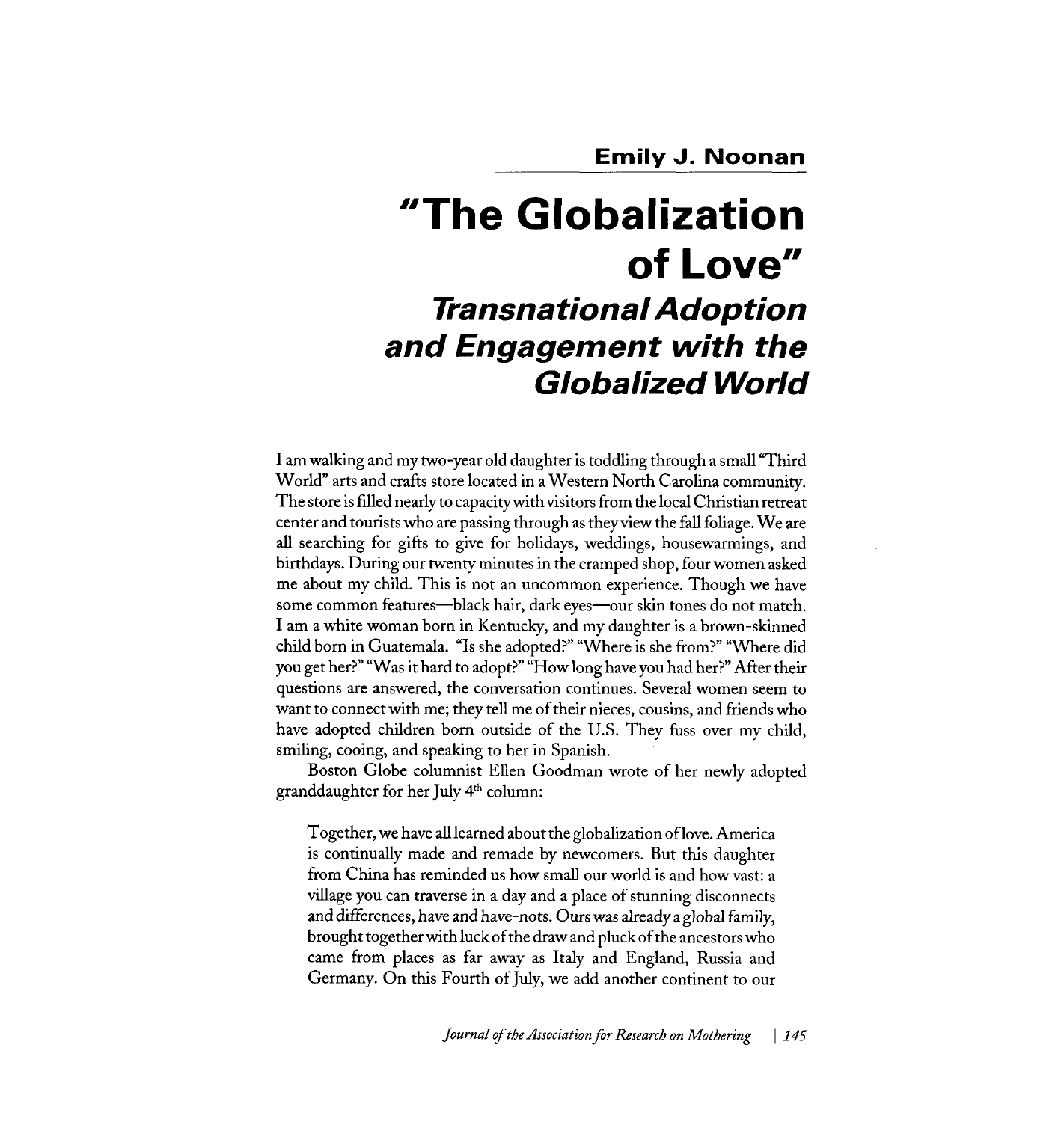heritage and another child to our list of supreme good fortune. Welcome, Cloe, to America. (2003: **A13)** 

The above anecdotes reflect the attention and interest directed toward the practice of transnational adoption. In these stories (just a few of the many 1 could tell), shoppers, strangers, and journalists have tales to tell or comments to make about the role adoption has played in their own lives. And these stories tell us that transnational adoption, the families it creates, and the implications it holds for families in far-away countries are of concern and interest to the public. The above commentators are participating in discourse about transnational adoption that highlights anxieties about the formation of families, race, ethnicity, culture, distance and travel, as well as inequalities ofwealth and power. Adoptive parents similarly negotiate these problems and questions through adoption-related media, community discussion, and their narratives of the adoption experience.

My own position in the so-called "adoption triad"—birth parent, adoptive parent, and child-is unusual, ill-defined, and reflective of changing configurations of family in contemporary America. 1 began dating my nowpartner while she was in the process of adopting a baby girl from Guatemala. Seven months into our relationship, she traveled to Guatemala to take custody of a six-month-old baby, Maria. Both academics, my partner and 1 live in different cities about 200 miles apart. I commute weekly, spending four days with my family in small-town North Carolina and three days in my rented room in suburban Atlanta. My parental role defies simple definition. I'm partial to "long-distance co-parent," while Maria (now a two-year-old) has inexplicably christened me "Giggy." My relationship to the transnational adoption process is similarly unsettled, as I am not the legal adoptive parent and have not had some of the same experiences as most adoptive parents. Although I became a parent in a much different way than do most adoptive parents, my decision to be part of an adoptive family was just as deliberate, and I have been emotionally and physically invested in this family since before Maria's arrival.

I must be clear that I am attempting to neither romanticize nor demonize transnational adoption. My partner and I struggle with the contradiction between the joy our daughter has brought us and the knowledge that the system through which she came to us has the capacity to exploit impoverished and oppressed people for the benefit of relatively wealthy ones. Writing about the adoption of Native American children by white families, Pauline Turner Strong states, "[a]doption across political and cultural borders may simultaneously be an act of violence and an act of love, an excruciating rupture and a generous incorporation, an appropriation of valued resources and a constitution of personal ties" (2001: 471). Like Strong, I hope that my work will highlight the complications and contradiction of transnational adoption. By illustrating the ways in which adoption-related discourse both reproduces and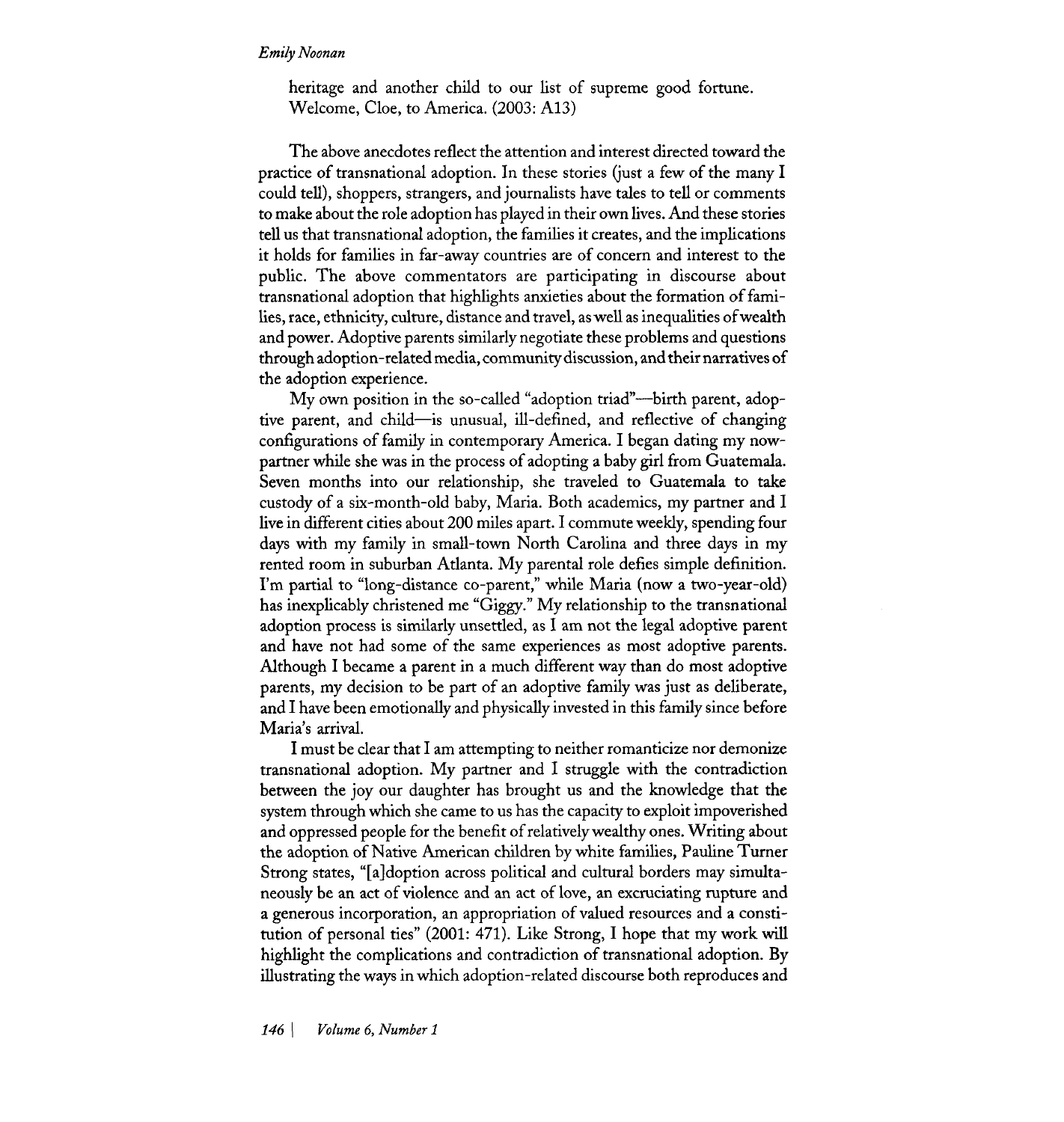challenges racist and neo-colonial relations, I hope to challenge such narratives and encourage adoptive parents to reconsider how they approach the process.

Transnational adoption began in the years following World War11 and the Korean War. Since the early 1990s, however, the practice has become "unprecedented in magnitude and visibility" (Volkman, 2003: 1). Transnational adoption has become an increasingly common practice worldwide, with an estimated 30,000 children migrating between over one hundred countries a year (Selman, 2002: 206). The United States adopts more children from outside its borders than do citizens of all other countries combined (Scrivo, 2000), with the number of such adoptions increasing rapidly over the past few years, from 11,316 in 1996 (U.S. Immigration and Naturalization Service, 1997) to 21,100 in fiscal year 2002 (U.S. Department of Homeland Security, 2003). It is estimated that each day, twenty American couples adopt a child from a foreign country (Zeppa, 1998). The majority of transnationally adopted children come from four nations: China, with 6,062 adoptions in FY 2002; Russia with 4,904; Guatemala with 2,361; and South Korea with 1,713 (U.S. Department of Homeland Security, 2003).

The overwhelming majority of children adopted by U.S. citizens come from non-Western and "Third World" countries of the global south. Not surprisingly, transnational adoption has frequently been criticized as a neocolonial, imperialist practice (Altstein and Simon, 1991: 2; Hoelgaard, 1998: 203; Masson, 2001: 148; Pilotti, 1985: 32; Tizzard, 1991: 746) or described as a "manifestation of exploitation of poorer nations by more affluent ones" (Freundlich, 1999: 88). Or as Barbara Katz Rothman (1989) said of the class dynamics of adoption, both domestic and transnational: "Thirty-two-year-old attorneys living in wealthy suburbs do not give up their children to nineteenyear-old factory workers living in small towns" (130).

With an average cost of \$20,000 per adoption, U.S. citizens spend over \$300 million annually on transnational adoption (Varnis, 2001: 39). Thus it is frequently described and criticized as an industry (Graff, 2000), a system of trade (Triseliotis, 2000: 48), and as a market (D'Amato, 1999: 669; Triseliotis, 2000: 49) that can "fluctuate on demand" (Elton, 2000). The process of transnational adoption is also characterized as a system of "supply and demand" (Hoelgaard, 1998: 207; Jacot, 1999: 37), with "Third World" countries as "suppliers" with a "surplus of healthy children" (Altstein and Simon, 1991: 2). Transnational adoption of children born in Guatemala has been described critically as "one of the most successfully nontradtionalist exports.. .It brings in more money than snow peas and broccoli" (Riley, 2003).

In addition to issues of neo-colonial exploitation, it is also crucial to keep in mind the particular ways the process of international adoption is gendered. Most children adopted by U.S. citizens are girls. Girls account for sixty-five percent of internationally adopted children in EY 2002 (U.S. Department of Homeland Security, 2003). This figure is largely attributed to adoptions of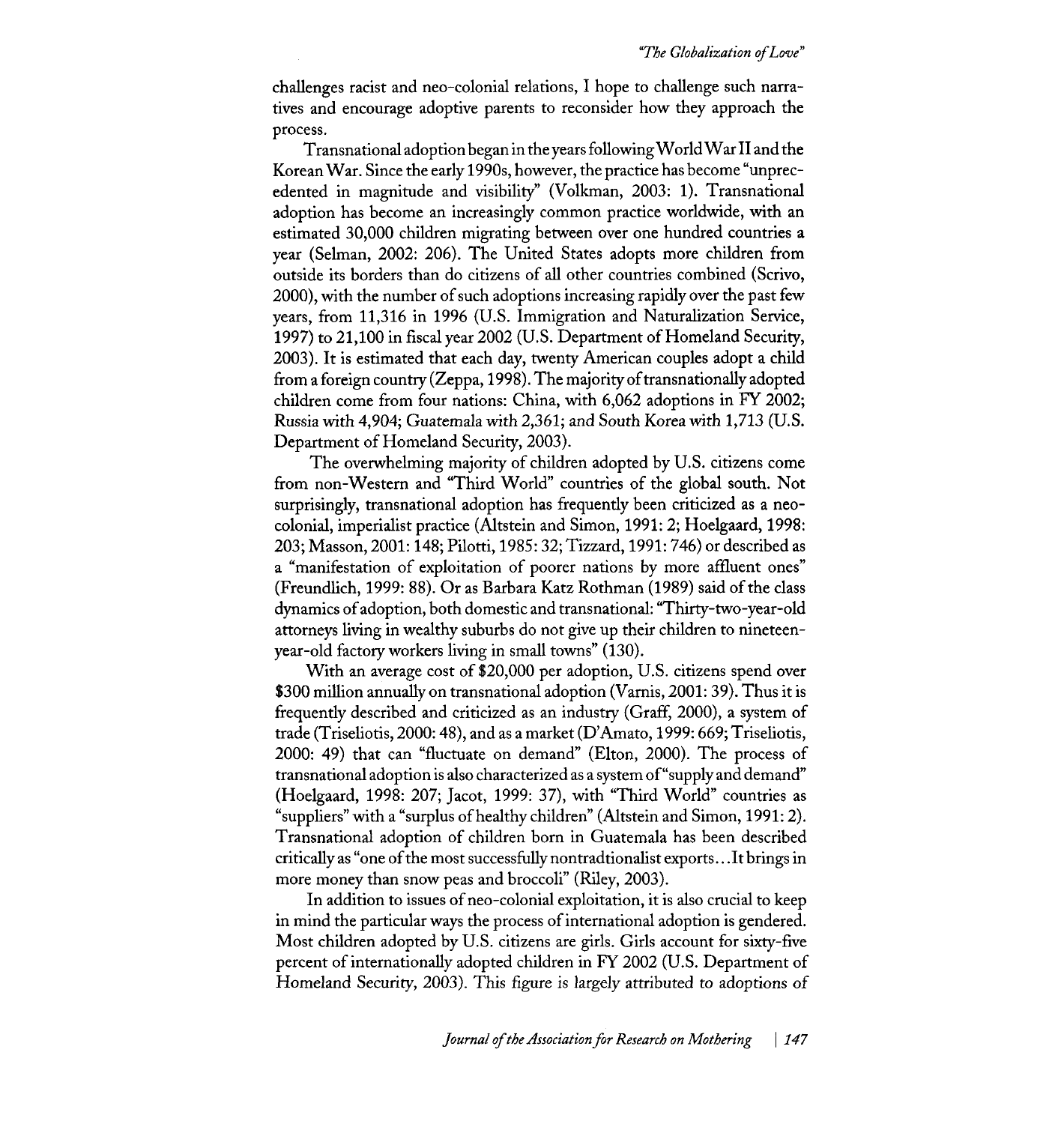Chinese children, nearly all ofwhich are girls.

Given the acceleration in the number of transnational adoptions in the United States, as well as the paucity of research in disciplines other than social work and psychology (Volkman, 2003: 4), the practice of transnational adoption needs to be analyzed for the ways it is embedded in the globalization of capital, people, cultures, and ideologies. In their introduction to an edited volume on reproduction in a globdized world, Faye Ginsburg and Rayna Rapp (1995) argue, "[pleople everywhere actively use their local cultural logics and social relations to incorporate, revise, or resist the influence of seemingly distant political and economic forces" (1). How do adoptive parents from the United States "incorporate, revise, or resist" discourses of globalization through the process of forming families through transnational adoption, and how do these discourses depend upon various narratives about race and gender?

Texts produced by American adoptive parents and international adoption agencies such as web pages, print publications, and adoption story testimonials reveal the ways international adoption can be examined as a practice that is embedded in global capitalist flows of capital, ideas, and cultures. Using Arjun Appadurai's (1996) idea of ethnoscapes, I will analyze discourse about international adoption that negotiates differences in American, white, and First World cultures and ethnicities of the adoptive parents and the non-Western, non-white, and Third World cultures and ethnicities of the adopted children. These negotiations occur within a context of immense economic disparity between the First and Third Worlds, as well as a history of colonialism, racism, and exploitation. Adoption texts expose these negotiations of ethnicity and culture between the First and Third World actors involved in the international adoption process. Also, as the majority of adoptees are girls, this negotiation occurs using images (both print and visual) of female children. Discourses of cultural and ethnic difference and similarity in international adoption commonly occur with girl children as the object of negotiation.

Although actors in the process of international adoption can be birth parents, children, adoptive parents, social workers, lawyers, and adoption agency staff, only the adoptive parents and adoption agents have widespread access to media production equipment, especially the Internet. While future research plans include analyses of narratives produced by people of birth countries, in this paper, I will examine how adoptive parents and adoption agents negotiate differences among First and Third World cultures and ethnicities within the context of global capitalism. Adoptive parents and adoption agents negotiate anxieties about cultural and ethnic difference in a variety ofways. I will examine how textual discourse of international adoption uses images of romanticized globalization, minimize the cultural and ethnic difference of internationally adopted children, exaggerate the American-ness of the children, and fetishize stereotypical characteristics of adopted children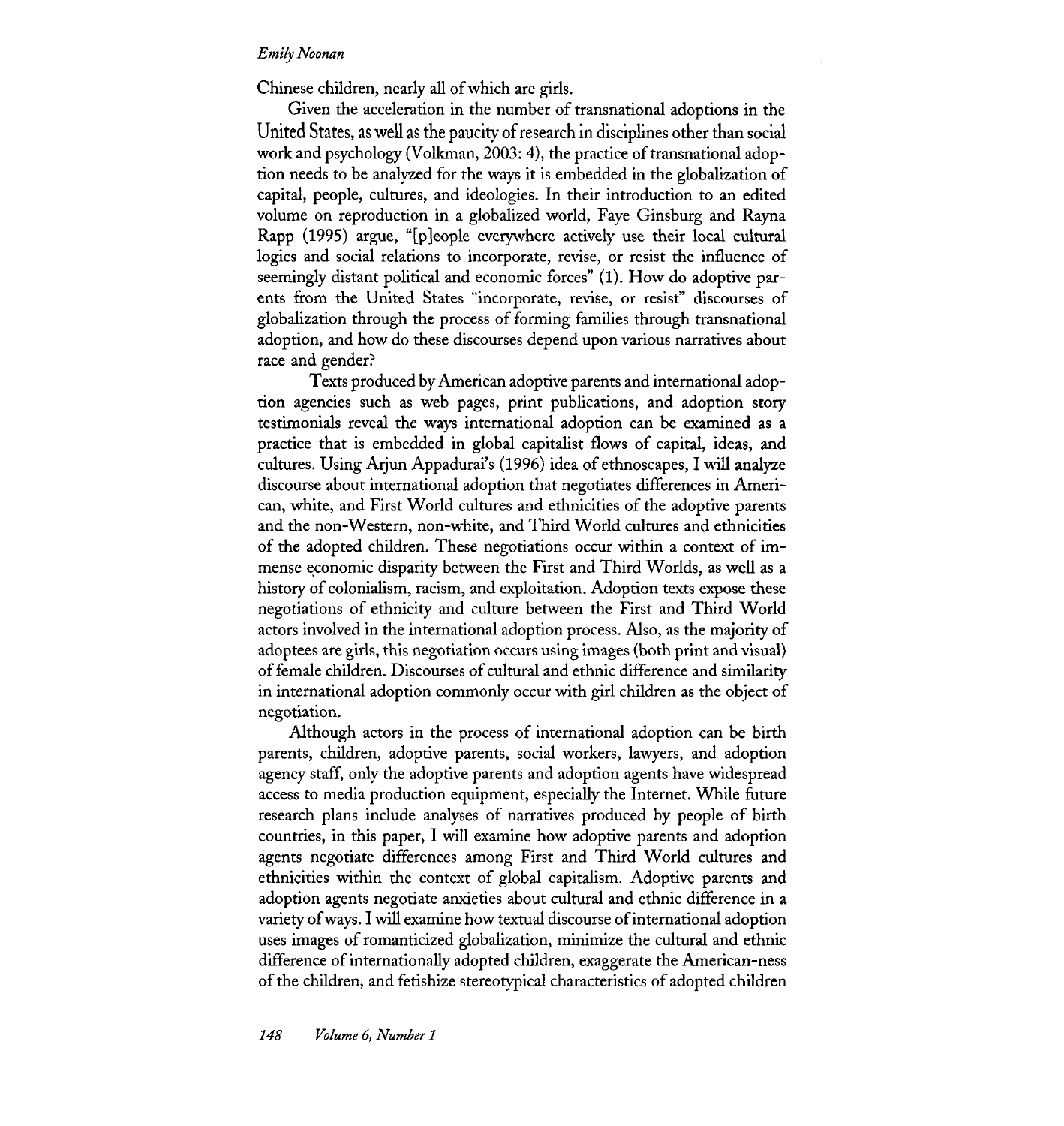in order to make cultural and ethnic difference safe and uncomplicated for First World adoptive parents.

# **It's a small world after all: globalization, international adoption and invisible borders**

As **I** am conceiving transnational adoption as a process tied to globalization, a brief review of globdization theory as it is related to transnational adoption is useful here. Globalization is commonly described as the exchange of labour, capital, and ideologies in the amplifying system of capitalism. However, the complexity of the process makes it difficult to develop theories or even definitions of globalization. According to Fredric Jameson, cited in John Beynon and David Dunkerly's *Globalization:* A *Reader* (2000), globdization is: "the intellectual property of no particular field, yet seems to concern politics and economics in immediate ways, but just as immediately culture and sociology, not to speak of information and the media, or ecology, or consumerism and daily life" (4). In other words, globalization is not merely a system of economic exchange, and an all-encompassing definition should attempt to take non-economic factors into account. Anthony Giddens's definition of globalization includes social as well as economic forces. He describes globalization as "the intensification ofworld-wide social relationships which link distant places in such a way that local happenings are shaped by events occurring many miles away and vice-versa" (qtd. in Beynon and Dunkerly, 2000: 4).

For the purposes ofthis project, I am concerned with a few key ideas related to globalization. The first concerns how people perceive global spatial relationships. In his definition of globalization, Roland Robertson emphasizes "the scope and depth of consciousness of the world as a single place (qtd. in Beynon and Dunkerly, 2000: 47). Mike Featherstone (1993) describes globalization as "the emergence of the sense that the world is a single place"  $(171)$ . Due to changes in configurations of power and challenges to hegemonic world histories, globalization supports ideas that "the world is one place, that the globe has been compressed into a locality, that others are neighbours with which we must necessarily interact, relate and listen" (172). Similarly, transnational adoption can be seen as an interaction that renders distance and borders between nations, ethnicities, and cultures indistinguishable, or at least surmountable.

Texts produced by adoption agencies emphasize globalization. The names of agencies show that international adoption unites **all** cultures as one, minimizing differences in language, culture, and ethnicity. For example, the Small World Adoption Foundation of Missouri (2004) clearly describes itself in relation to international adoption, a practice that de-emphasizes borders and differences in culture. It operates in, and creates, a "Small World." Other agencies, such as Los Nifios International Adoption Center (2004), minimize national borders and cultural difference through their logos. The Los Nifios logo is made up of a blue globe covered by fluffy white clouds and a bright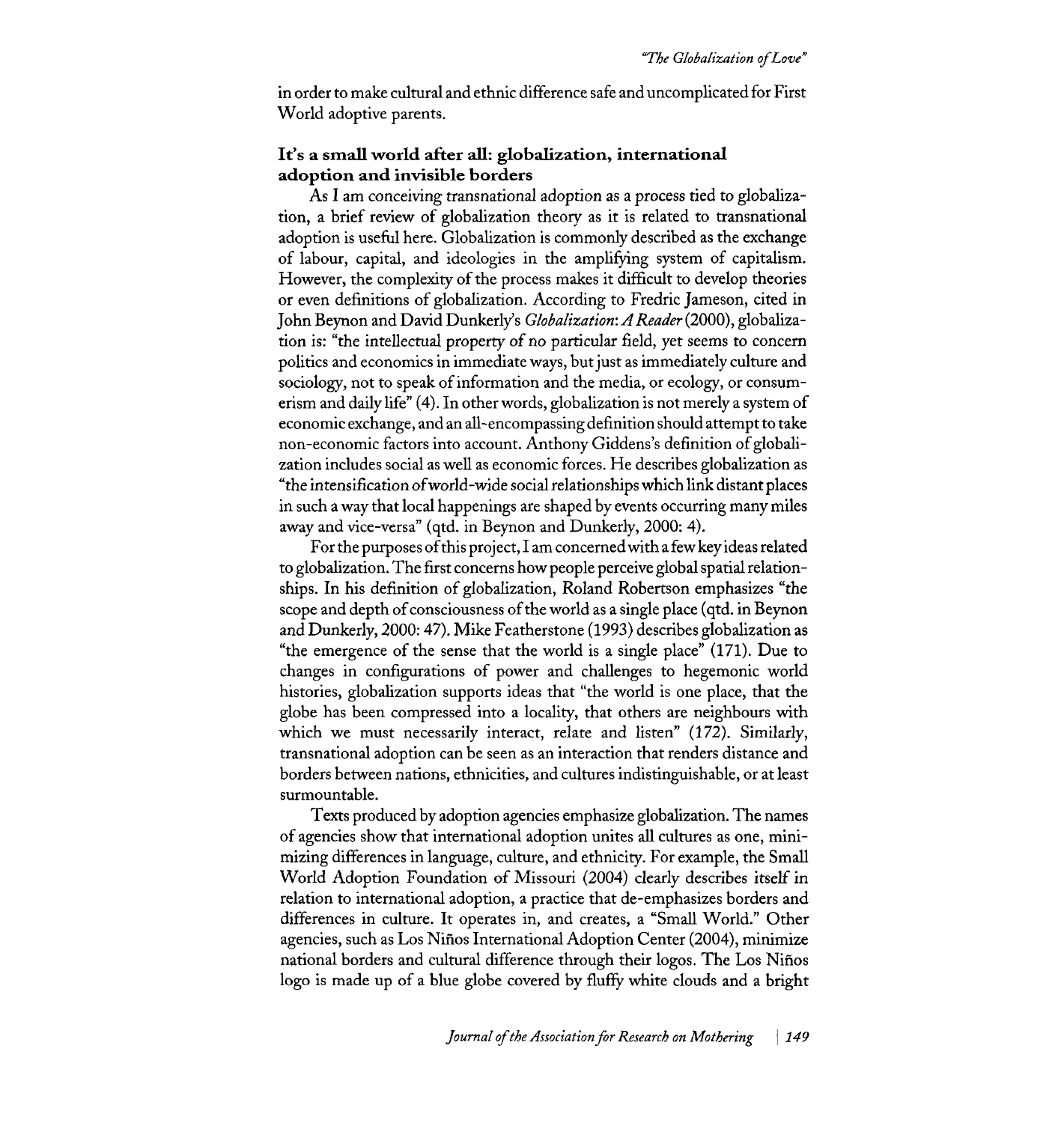yellow sun. This circular arrangement is foregrounded by the agency's title and an airplane filled with small children of different colors, with one child sitting on the plane's nose. The tail of the plane shows a barely visible U.S. flag. The slogan for Los Niños is "We're Wrapping the World in Family TiesTM." Also significant is the use of the Spanish language by adoption agencies. Los Nifios International Adoption Center takes its name for the Spanish phrase for "children." Their logo goes so far as to translate the phrase. "Los Niños (Children's) International Adoption Center," it says. Despite differences in culture, languages, and ethnicity between adoptive parents and adopted children, international adoption (as facilitated by Los Niños) can be a unifying, conflict-free process. The Los Niños logo situates international adoption as a multiculturist, humanitarian, and harmonious enterprise. In other words, the use of romanticized images of international travel and exchange that occurs in international adoption renders cross-cultural difference and questions of neo-colonialism unproblematic for American adoptive parents. In other words, images associated with the process of international adoption add to and appeal to Featherstone's idea that "the world is becoming one place."

## **The ethnoscapes of international adoption**

The second theory I am concerned with has to do with the movement of people from one area of the globe to another, resulting in negotiation of cultural meanings by those confronted with traveling people. Arjun Appadurai (1996) uses the term "ethnoscape" to describe the "landscape of persons who constitute the shifting world in which we live" (33). He uses examples of "tourists, immigrants, refugees, exiles, guest workers" (33) to describe transnational movements of people from various nations, regions, and of different ethnicities. Those participating in transnational adoption can be seen as prime examples of players in the global movement of persons that comprise Appadurai's ethnoscapes.

Appadurai (1996) also highlights the instability apparent in ethnoscapes, arguing that they are "deeply disjunctive and profoundly unpredictable because each of these landscapes is subject to its own constraints and incentives.. .at the same time as each acts as a constraint and a parameter for movements in others" (35). The ethnoscapes of traveling and migrating people are inherently unstable, as they occur within the context of post-colonialism and racism. Westerners involved with transnational adoption must negotiate the meanings of cultures and ethnicities of the children adopted from non-Western countries and attempt to make sense of the political and social implications inherent in such global interactions. Adoptive parents and adoption agents must also define their own identities in relation to the asymmetrical power relations that exist in transnational adoption process. These negotiations occur in avariety of ways. Parents and agents often minimize the cultural and ethnic differences between themselves and the children involved in the interaction in order to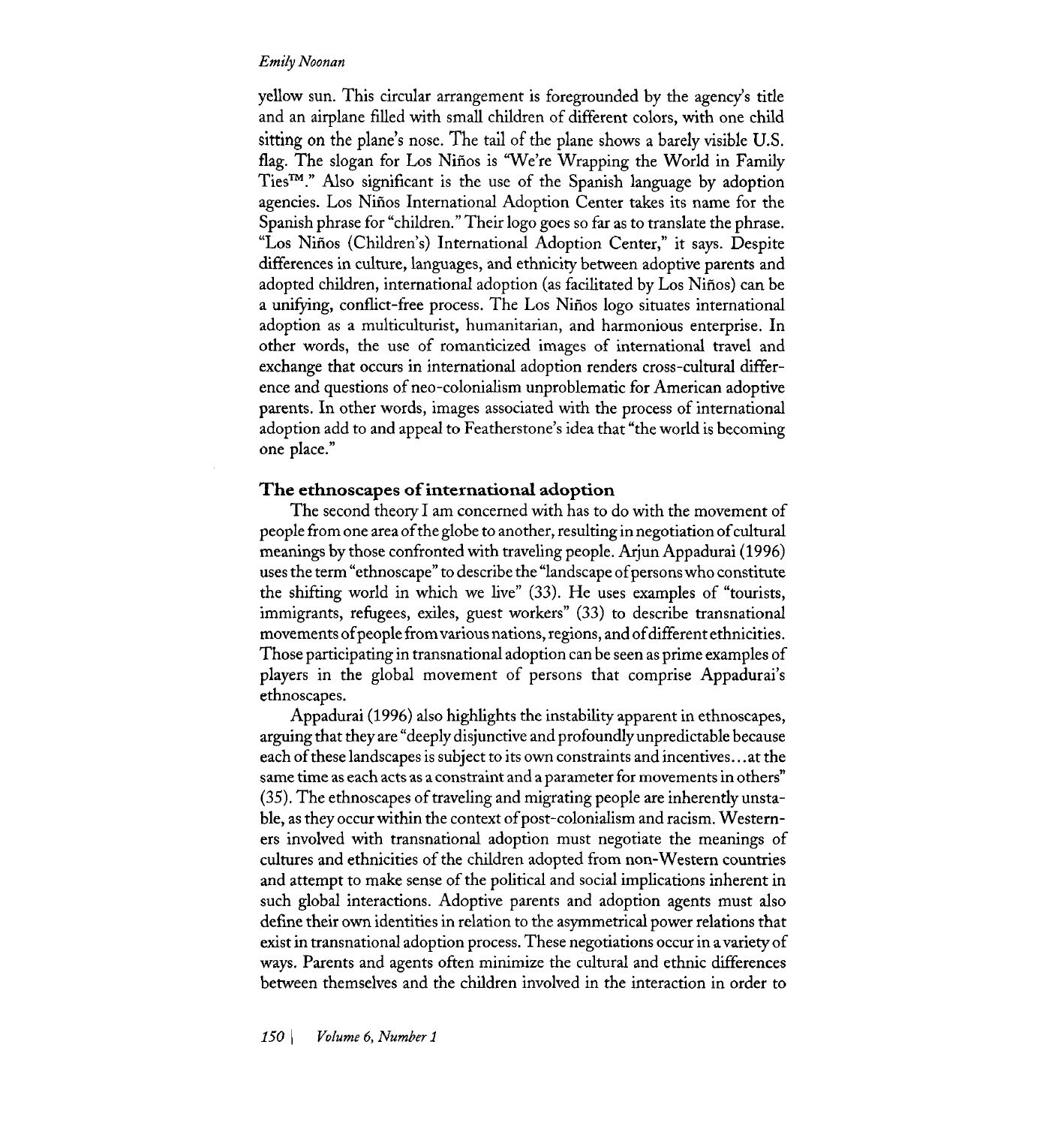### *"The Globalization of Love"*

make international adoption. This minimization can be done by emphasizing the American-ness of the children, by minimizing the degree of difference, by describing their own familiarity (or lack thereof) with the child's birth culture, and through imagery reflecting the multicultural location of the child, rendering cultural difference unimportant. Parents and agents also attempt to deal with cultural difference by marking and fetishizing adoptee children as representations of an entire culture or heritage. This type of discourse is most likely \ to draw on the child's gender, as well as race and ethnicity, in the negotiation of cultural difference between adopter and adoptee.

### **Minimizing difference**

The most common type of international adoption narrative involves the de-emphasis of the child's birth culture and an emphasis on the adoptive culture, usually through verbal and visual invocations ofAmerican nationalism. Adoption agency websites frequently feature pictures of adopted chiidren situatedwith an image of the American flag. Several pictures depicted the U.S. flag draped behind the child  $(1^{st}$  Steps Adoption International, 2004) or the child wearing flag-patterned clothing (Great Wall China Adoption, 2004). Linda Donovan, a director of an adoption agency, says of internationally adopted chiidren: "The bottom line is they are American" (qtd. in Deam, 2002). This variety of discourse prioritizes American citizenship above all else.

Other adoption texts make use of nationalist symbols, but do not explicitly privilege American-ness. Though they have since changed their website design, a previous version of the Great Wall China Adoption website played on the notion of dual nationalities or heritages in the artwork and designs within the site. The link buttons leading site visitors to other pages were comprised of the Chinese and U.S. flags. Another site, AdoptShoppe (2004), sells clothing, books, jewelry, and other items to adoptive families. One popular item is the "Crossed Flags Tees and Sweatshirts." These pieces of clothing are "Personally designed for your family and children with their heritage in mind" and are embroidered with the American flag crossed with the flag of the child's birth country. Through these images, the differences between American-ness and foreign-ness are erased and are assimilated into American-ness. Of course, as in the images of adopted children with a U.S. flag, American-ness is implicitly privileged, as the United States is the country of citizenship and residency for both the adoptive parents and their newly adopted Chinese children. By locating American-ness as central to the international adoption process, these texts contribute to discourse that deemphasizes the cultural difference of internationally adopted children.

Another common way of minimizing cultural differences between the children and Western adults involved in international adoption is accomplished when adoptive parents use their knowledge of the child's birth culture in explaining their adoption of a foreign-born child. Several adoptive mothers cited language preparation and their engagement with Spanish culture as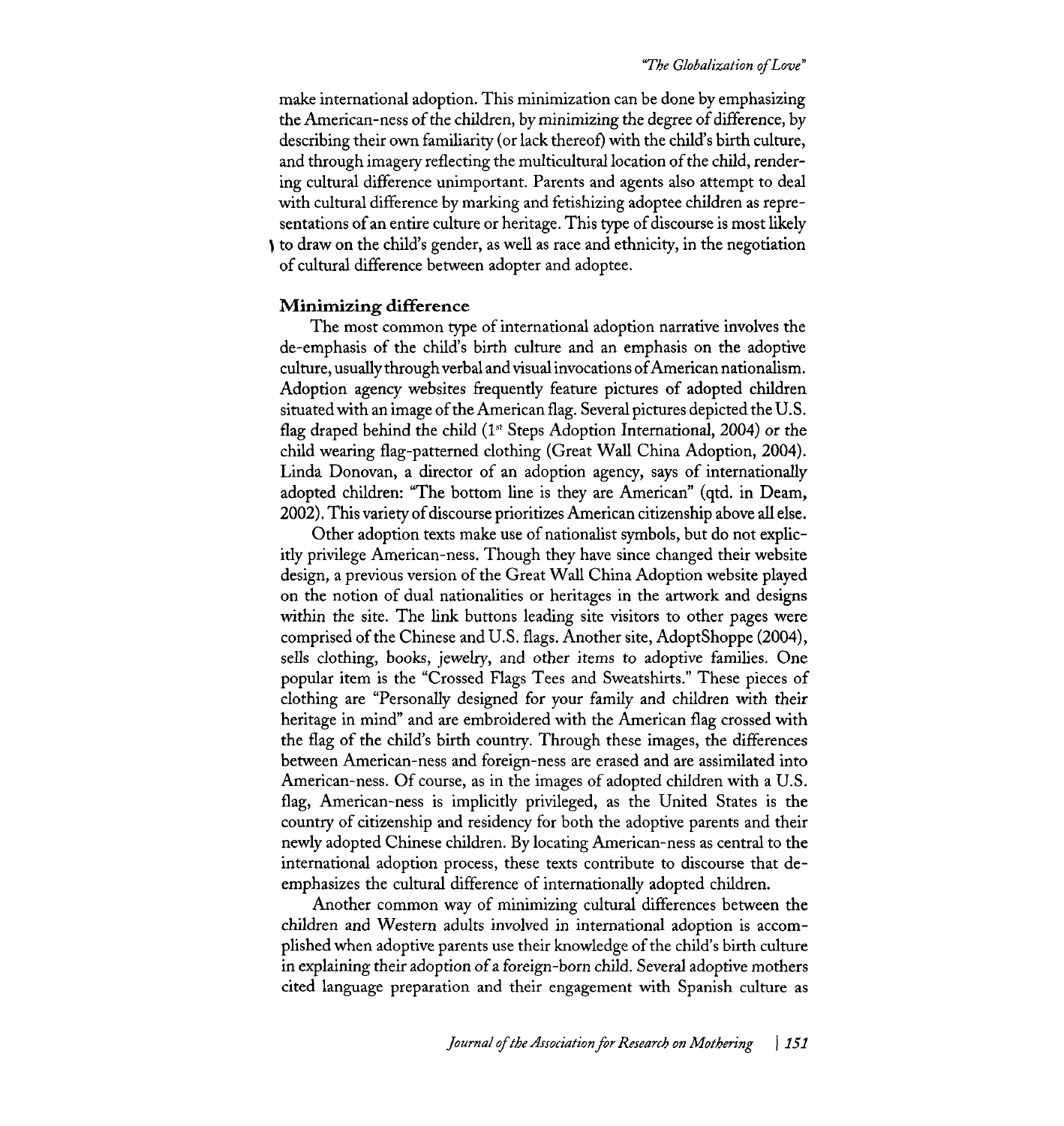reasons they chose to adopt from Guatemala. Adoptive mother Tina Davis (2004): "Given my fluency in Spanish and my interest in the Latin American culture, Guatemala seemed like the perfect choice for us." In a similar vein, Karen Scott states, "Even the interest I had in high school many years ago for the Spanish language was even then preparing me for this future." In these cases, cultural difference is bridged through high school Spanish classes and an "interest" in Guatemalan culture. Other parents declare their lack of familiarity with a given country, but dismiss the importance of such knowledge. Sue Mertens (2004), who adopted a baby boy from Guatemala begins the telling of her adoption story: "Guatemala ... I knew it was a Spanish-speaking country, located somewhere south of Mexico, and vaguely recalled that there had been a civil war there years ago, but I have to admit that I knew very little else about the country."

Cultural difference is minimized in other ways as well. In an essay for American Demographics, New York City resident Tama Janowitz (1999) dismisses concerns that her adopted China-born daughter will attract attention and questions from strangers by describing other examples of difference in her life. Her husband, an Englishman, orders ham sandwiches with butter. Their dogs are hairless Chinese Cresteds (48). She claims she is used to comments and questions from strangers. Janowitz goes on to describe her multicultural neighborhood, made up of "an amazing mix of people." "Is there anyone left who does fit in?" Janowitz asks (49). Using the image of a metropolitan family, Janowitz dismisses the ethnic difference of her child.

These examples show some of the ways in which adoptive parents and adoption agencies attempt to minimize the differences between the child's birth and adoptive cultures. Each of these textual examples contributes to discourse attempting to make international adoption unproblematic, and to erase vestiges of colonialism and racism in the international adoption process.

# **The emphasis and fetishization of &fference**

Adoptive parents and agencies also negotiate the ethnoscape of international adoption through the fetishization of adopted children. Adopted children can be marked, or fetishized in several ways. The status of the child as adopted, or foreign, can be emphasized. For example, one publication in a popular finance magazine said "The Americans like their little Chinese acquisitions" ("Give me your squalling masses," 1996). This statement fetishizes adopted children as cultural commodities. Though it is not explicit, this statement commodifies girl children as a cultural import from China, as nearly all of the children adopted from China are female. An article in The Advocate on the adoption of Chinese girls by lesbians blithely stated, "By now lesbians may have more Chinese daughters than Mazda Miatas" (Rich, 2000). This statement not onlyequates childrenwith a consumer purchase such as a car, but also equates an ethnicity or nationality (Chinese) with consumerism. The ethnic difference of "Chinese daughters" is highlighted in order to describe the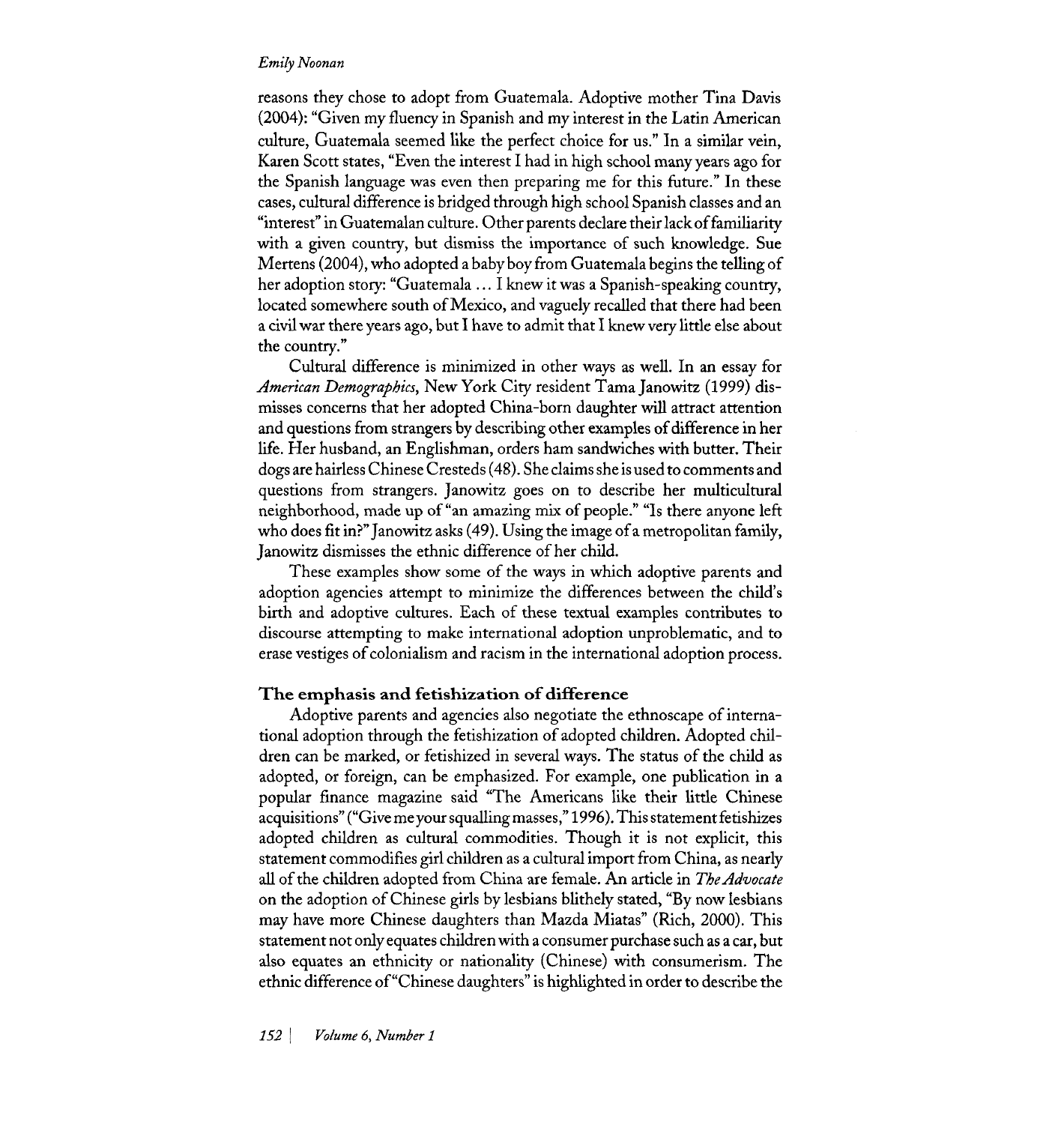location of American lesbians in international adoption.

Alternately, texts emphasize and fetishize the ethnicity or cultural difference of an adopted child. In these cases, adopted chidren are seen as representations of whole cultures, their bodies embodying stereotypical characteristics of the non-Western culture. This sort of fetishizing often occurs in relation to girl children. An adoptive parent described his newly adopted Russian daughter: "she has the coordination of a Russian gymnast or ice skater." The use of fetishizing language, whether about chidren as commodities or as embodiments of stereotypical characteristics again renders ethnic differences harmless. If a child is comparable to car, or the characteristics of an ethnically different child can be distilled down to stereotypes, then issues related to race and ethnicity can be rendered unimportant.

#### **Conclusion**

The exchange of capital, as well as the language of economics marks the practice of international adoption as a process intricately tied to global capitalism. The process is also part of changing public ideologies that reinforce the feeling that the globe is shrinking and people from different nations are more tightly connected. International adoption can also be seen as contributing to and creating ethnoscapes, whereby the individuals involved with adoption attempt to ascribe and negotiate meanings of differences in culture and ethnicity that appear to exist between parents and their adoptive children. The disparate ways in which parents and adoption agents negotiate cultural differences using both the ethnicity and gender of their children reveals how international adoption discourse can be seen in relation to established narratives of capitalism, postcolonialism, and multiculturalism. The overarching discourse of international adoption, as created by American parents and adoption agents renders cultural and ethnic difference unimportant, invisible, and non-threatening.

Analyzing the changes in global circulations of people, goods, capital, and ideas is central to understanding how individuals and groups related to one another. Transnational adoption provides a framework through which we can see some of the ways globalized capitalism operates. Practices of globalization and related processes have a profound effect on how individuals thinkabout and interact with peoples, places, and cultures. These interactions and ideologies make real differences in the lives of others--particularly when they reproduce racist, sexist, and neo-colonial systems. My hope is that analyzing the texts of potentially racist and sexist systems can ultimately help alter these systems in ways that truly benefit impoverished children and families.

## **References**

lst Steps Adoption International, Inc. 2004, February 25. Online: http://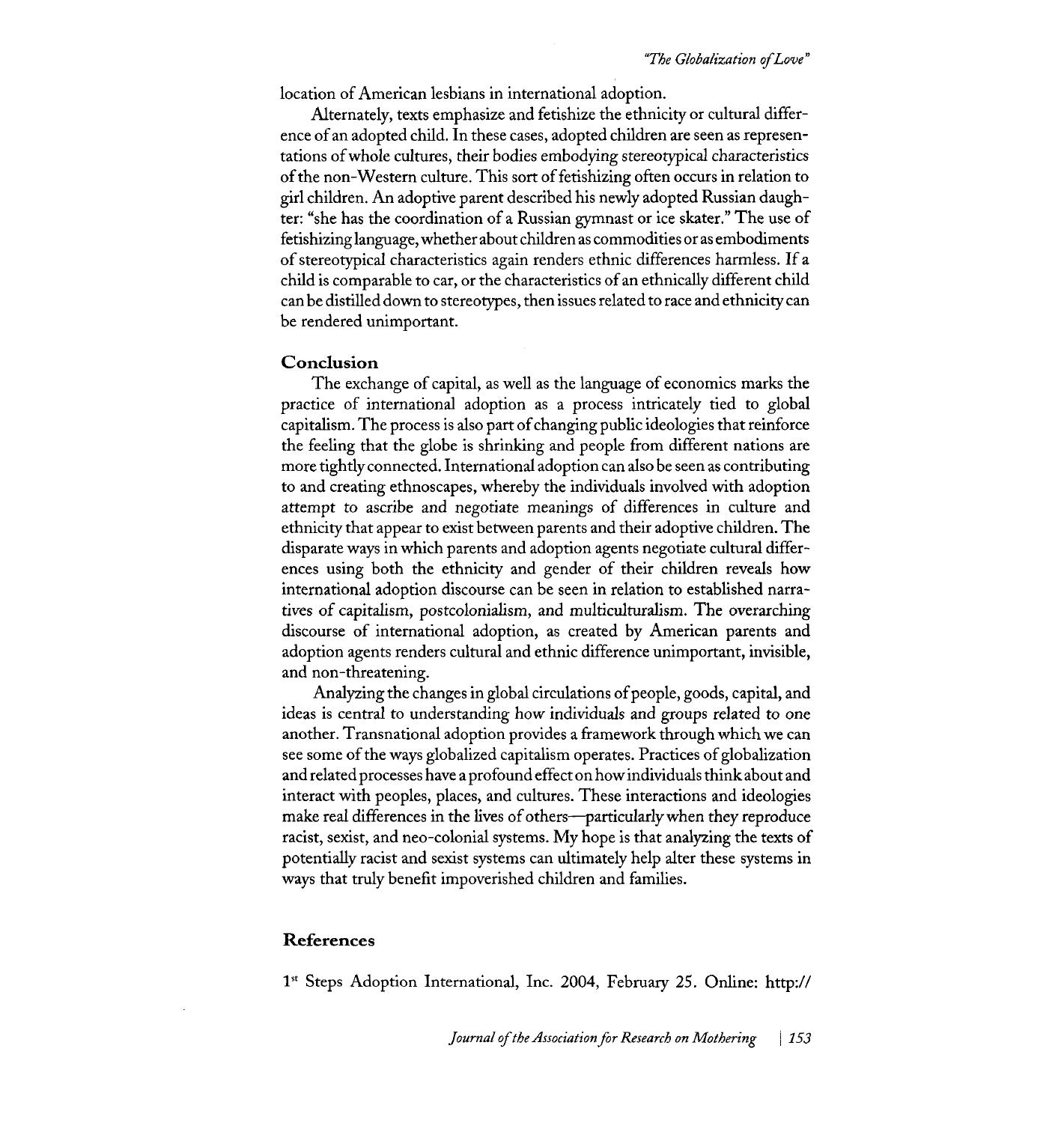www.kids4us.org.

- AdoptShoppe. 2004, February 25. "Crossed Flags Tees and Sweatshirts." Online: http://www.adoptshoppe.com.
- Altstein, Howard, and Rita J. Simon. Eds. 1991. *Intercounty Adoption: A Multinational Perspective.* New York: Paeger.
- Appadurai, Arjun. 1996. *Modernity at Large: CulturalDimensions of Globalization.* Minneapolis: University of Minnesota Press.
- Beynon, John, and David Dunkerly. Eds. 2000. *Globalization:A Reader.* New York: Routledge.
- D'Amato, Anthony. 1999. "Globalizing Adoption." *Christian Century* 30 June-7 July: 668-669.
- Davis, Tina. 2004. "The Davis Family." *Christian WorldAdoption.* Accessed February 25,2004. Online: http://www.cwa.org/davis.html.
- Deam, Jenny. 2002, September 1. 'Why Not Take AU of Me?" *The Denver Post.* Online. LexisNexis. 8 October 2002.
- Elton, Catherine. 2000. "Adoption Vs. Trafficking in Guatemala." *Christian Science Monitor* 17 October: 1. Online. Academic Search Premier. 14 October 2002.
- Featherstone, Mike. 1993. "Global and Local Cultures." *Mapping the Futures: Local Cultures, Global Change.* Eds. Jon Bird, Bany Curtis, Tim Putnam, George Robertson, and Lisa Tickner. New York: Routledge. 169-187.
- Freundlich, Madelyn. 1999. "Families Without Borders-I." *UN Chronicle* 36 (2): 88-89.
- Ginsburg, Faye D., and Rayna Rapp. Eds. 1995. *Conceiving the New World Order: The Global Politics of Reproduction.* Los Angeles: University of California Press.
- "Give me your squalling masses." 1996. *Economist* 3 February: 22-24. Online. Academic Search Premier. 14 October 2002.
- Goodman, Ellen. 2003. "Cloe's First Fourth." *Boston Globe* July 3: A13.
- Graff, Nicole Bartner. 2000. "Intercountry Adoption and the Convention on the Rights ofthe Child: Can the Free Market in Children be Controlled?" *Syracuse Journal* of *International Law and Commerce* Summer. Online. Lexis Nexus. 22 October 2002.
- Great Wall China Adoption. 2004, February25. Online: http://gwcadopt.org
- Hoelgaard, Suzanne. 1998. "Cultural Determinants of Adoption Policy: A Columbian Case Study." *International Journal* of *Law, Policy and the Family* 12: 202-241.
- Jacot, Martine. 1999. "Adoption: For Love or Money." *The UNESCO Courier*  February 1: 37-39.
- Janowitz, Tama. 1999. "Diaper Diplomacy." *American Demographics* 21 (5): 48-49.
- Los Nifios International Adoption Center. Accessed February 25, 2004. Online: http://www.losninos.org.
- Masson, Judith. 2001. "Intercountry Adoption: A Global Problem or a Global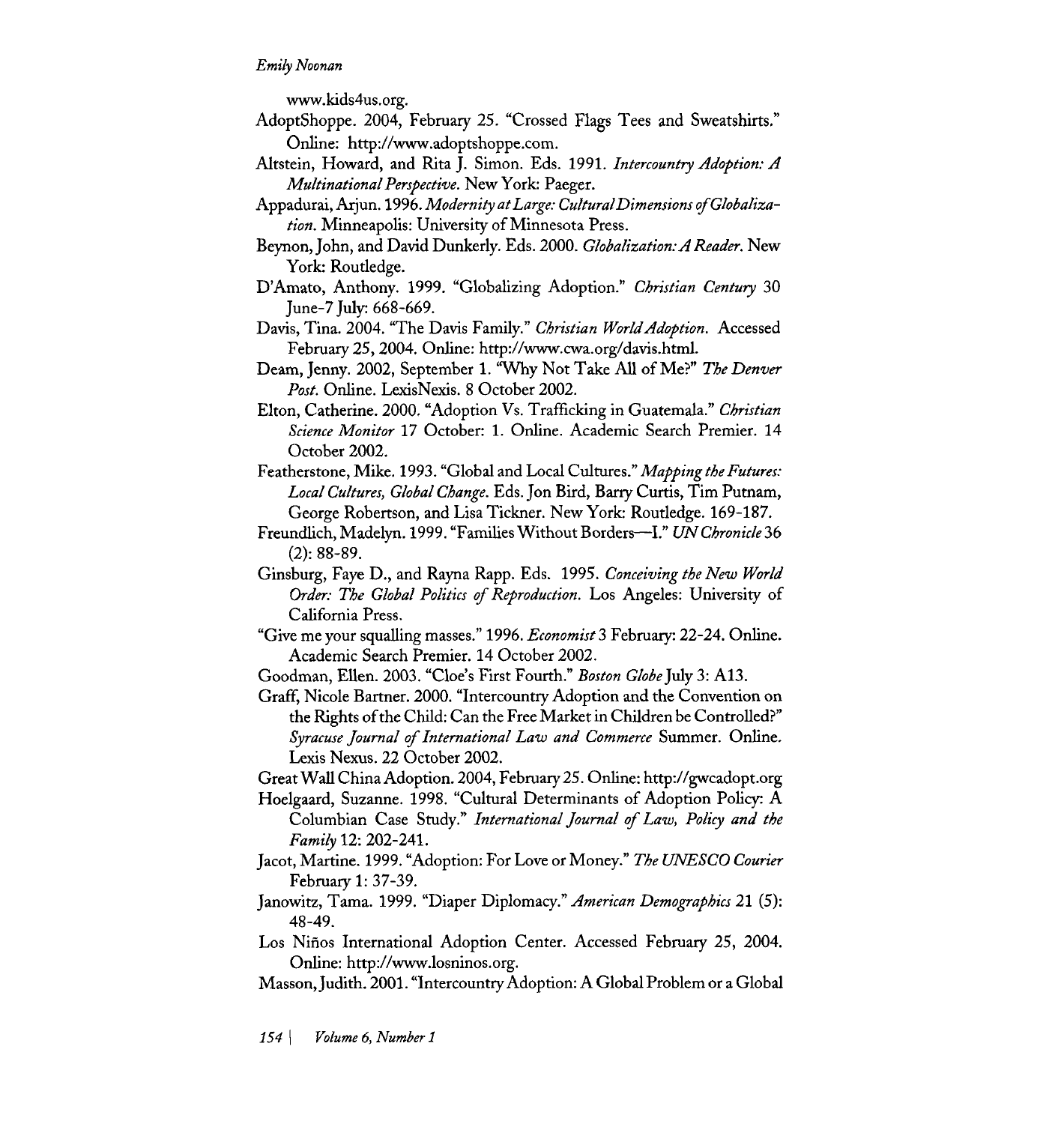Solution?" *Journal ofInternationalAfairs* 55 (1): 141-166.

- Mertens, Sue. 2004. "Family Stories." *Cradle of Hope Family Stories*. Accessed February 25, 2004. Online: http://www.cradlehope.org.CHAC\_families/ mertens.htm1.
- Piotti, Francisco J. 1985. "Intercountry Adoption: AView from Latin America." *Child Welfare* 64 (1): 25-35.
- Rich, B. Ruby. 2000,18 July. "Frames ofMind: Ming has Two Mommies." *The Advocate.* Online. ProQuest. 23 October 2002.
- Riley, Michael. 2003, August 18. "Families without borders: International adoption surges as would-be parents weigh risk, reward." *Denver Post.*
- Rothman, Barbara Katz. 1989. *Recreating Motherhood: Ideology and Technology in a Patriarchal Society.* New York: W. W. Norton & Company.
- Scott, Karen. 2004. "The Scott Family." *Christian WorldAdoption.* Accessed 25 February 2004. Online. Available http://www.cwa.org/scott.html.
- Scrivo, Karen Lee. 2000, March 4. "The Parent Trap." *National Journal.*  Online. Academic Search Premier. 13 October 2002.
- Selman, Peter. 2002. "Intercountry Adoption in the New Millennium; The 'Quiet Migration' Revisited." *Population Research and Policy Review* 21: 205-225.
- Small World Adoption Foundation of Missouri. Accessed February 25, 2004. Online. Available http://www.swaf.com.
- Strong, Padine Turner. 2001. 'To Forget Their Tongue, Their Name, and Their Whole Relation." *Relative Values: Reconjguring Kinship Studies.*  Eds. Sarah Franklin and Susan McKinnon. Durham, NC: Duke University Press. 468-493.
- Tizzard, Barbara. 1991. "Intercountry Adoption: A Review of the Evidence." *Journal ofchild Psychology and Psychiatry* 32 (5): 743-756.
- Triseliotis, John. 2000. "Intercountry Adoption: Global Trade or Global Gift?" *Adoption &Fostering* 24 (2): 45-54.
- U.S. Department of Homeland Security. 2003. "Table 12. Immigrant-Orphans Ad0ptedbyU.S. Citizens by Gender, Age, and Region and Country of Birth Fiscal Year 2002." *Yearbook* of *Immigration Statistics,* 2002. Washington, D.C.: U.S. Government Printing Office. 46-47.
- U.S. Immigration and Naturalization Service. 1997. ''Table 15. Immigrant-Orphans Adopted by U.S. Citizens Gender, Age, and Region and Country of Birth Fiscal Year 1996." *StatisticalYearbook of the Immigration and Naturalization Service, 1996.* Washington, D.C.: U.S. Government Printing Office. 59.
- Varnis, Steven L. 2001. "Regulating the Global Adoption of Children." *Society*  January/February: 39-46.
- Volkrnan, Toby Alice. 2003. "Introduction: Transnational Adoption." *Social Text* 21 (74): 1-5.
- Zeppa, Stephanie. 1998, Fall. "'Let Me In, Immigration Man': An Overview of Intercountry Adoption and the Role of the Immigration and Nation-